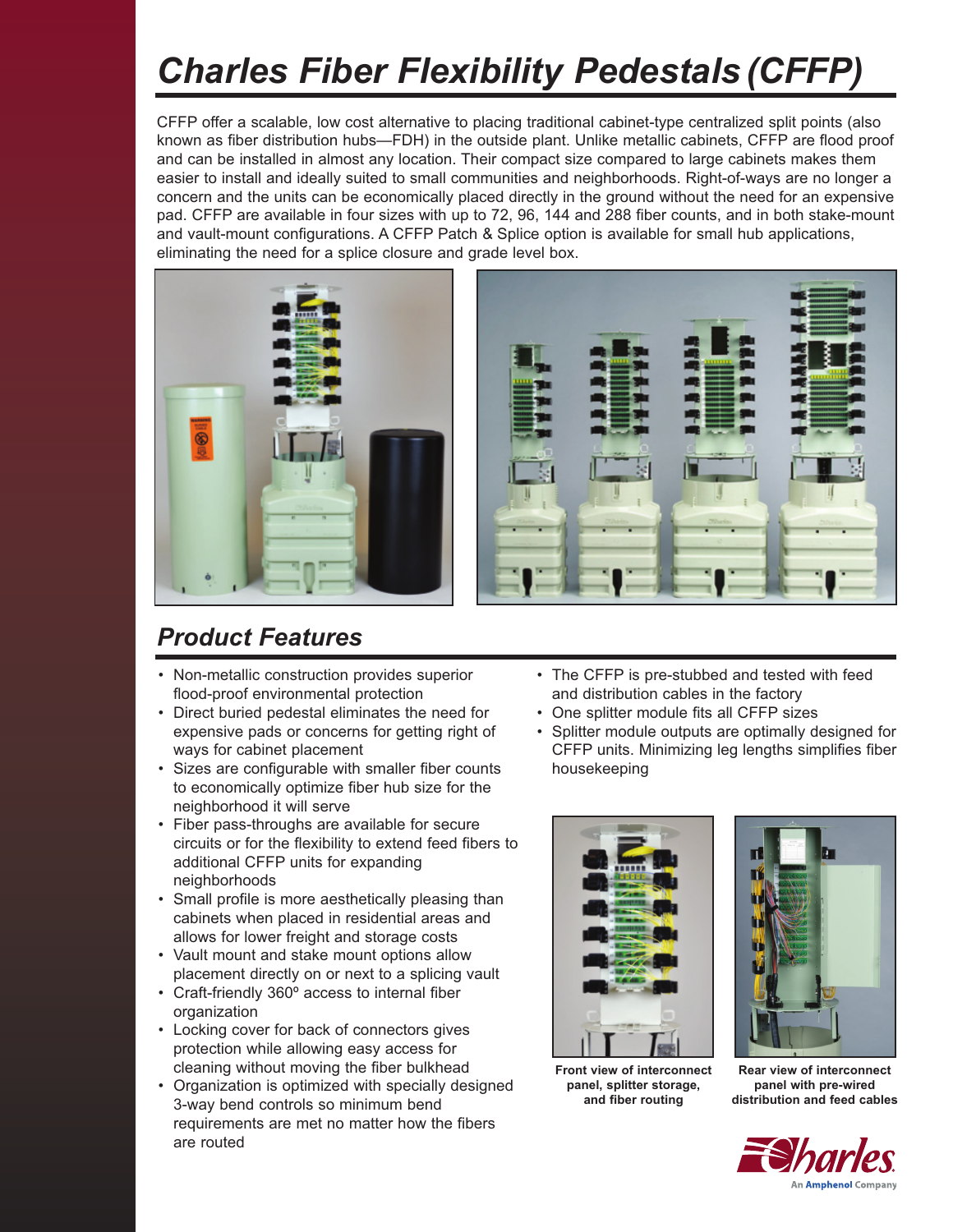Use the part number configurator below to specify CFFP options when ordering. For assistance or for information on special configurations, please call 847-806-6300.



#### **SAMPLE PART NUMBERS:**

CFFP08E 072AB = CFFP 8" diameter with Expanded-Capacity Direct Buried Base, 72 Fiber Bulkhead Count, SC/APC Connectors and Armored Loose Tube Cable with 100' Stub CFFP08EV072AB = CFFP 8" diameter with Vault-Mount Base, 72 Fiber Bulkhead Count, SC/APC Connectors and Armored Loose Tube Cable with 100' Stub

#### **NOTE ON MOUNTING HARDWARE:**

Optional mounting hardware for expanded-capacity direct-buried bases.

| Part #          | <b>Description</b>                            |
|-----------------|-----------------------------------------------|
| <b>UMB102 A</b> | Universal Pole Mount Bracket w/hardware       |
|                 | UMS36-STD 36" Metal Mounting Stake w/hardware |
|                 | UMS42-STD 42" Metal Mounting Stake w/hardware |

Vault-mount bases include all necessary hardware for mounting.

#### **SPLITTER MODULES:**

| Part #                         | <b>Description</b>                                              |
|--------------------------------|-----------------------------------------------------------------|
| CFSM-FP1132AA<br>CFSM-FP2116AA | 1X32 with SC/APC connectors<br>Dual 1X16 with SC/APC connectors |
| CFSM-FP1116AA                  | 1X16 with SC/APC connectors                                     |

Additional splitter options are available. Please see the Charles Fiber Splitter Modules datasheet at www.charlesindustries.com or contact your Charles Representative for additional information.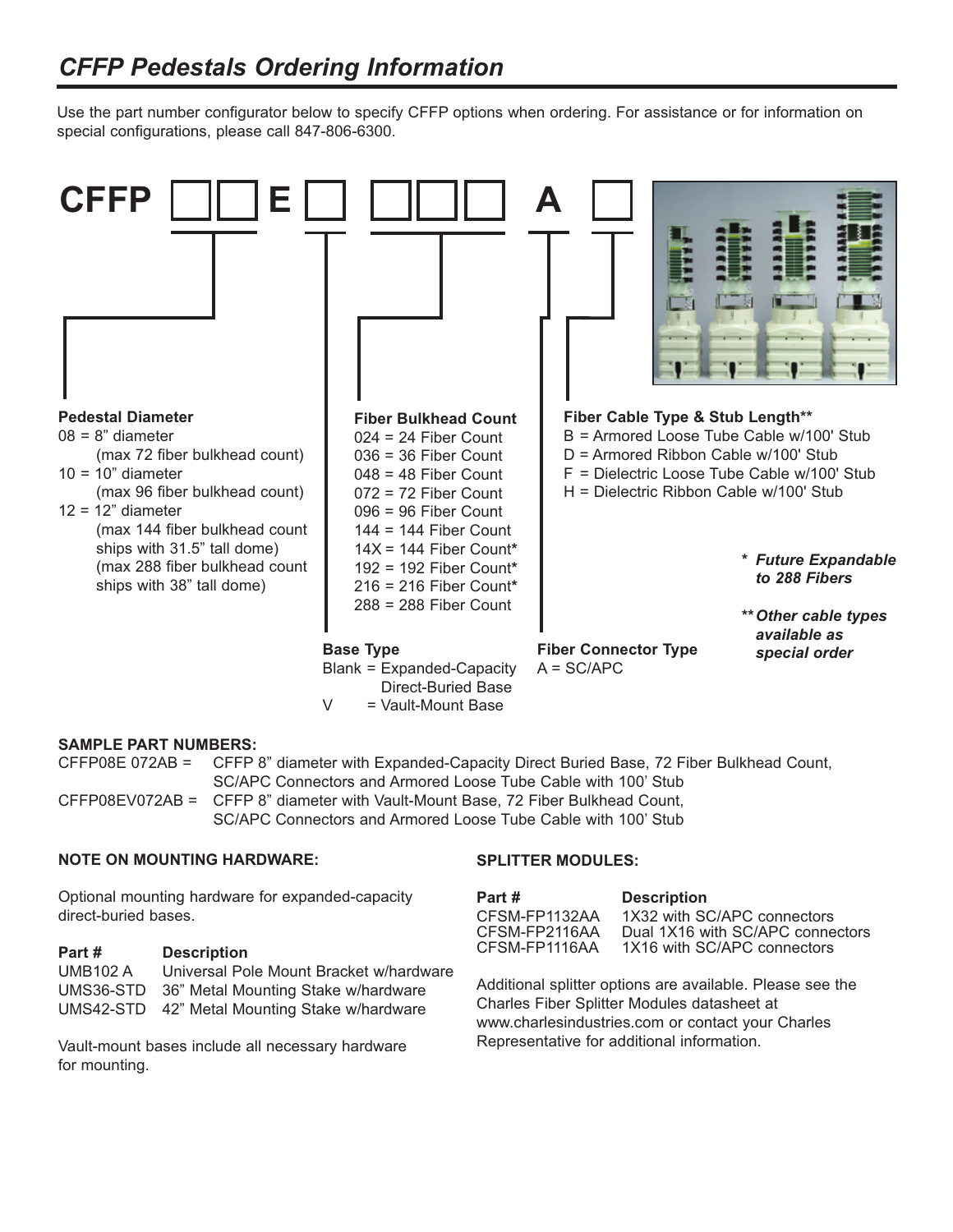### *CFFP Patch & Splice Pedestals Ordering Information*

Use the part number configurator below to specify CFFP options when ordering. For assistance or for information on special configurations, please call 847-806-6300.



CFFP12EV96ABPS = CFFP Patch and Splice 12" diameter with Vault-Mount Base, 96 Fiber Bulkhead Count, SC/APC Connectors and Ribbon Fanouts

#### **NOTE ON MOUNTING HARDWARE:**

Optional mounting hardware for expanded-capacity direct-buried bases includes:

#### **Part # Description**

UMB102 A Universal Pole Mount Bracket w/hardware UMS36-STD 36" Metal Mounting Stake w/hardware UMS42-STD 42" Metal Mounting Stake w/hardware

Vault-mount bases include all necessary hardware for mounting.

#### **SPLITTER MODULES:**

| Part #        | <b>Descr</b> |
|---------------|--------------|
| CFSM-FP1132AA | 1X32 ·       |
| CFSM-FP2116AA | Dual 1       |
| CFSM-FP1116AA | 1X16         |

**Partion** with SC/APC connectors X16 with SC/APC connectors with SC/APC connectors

Additional splitter options are available. Please see the Charles Fiber Splitter Modules datasheet at www.charlesindustries.com or contact your Charles Representative for additional information.

#### **SPLICE TRAY:**

| Part #        | <b>Description</b>                |  |  |  |
|---------------|-----------------------------------|--|--|--|
| 97-FIBR24TRAY | 4"x9" tray, 12/24 fibers per tray |  |  |  |